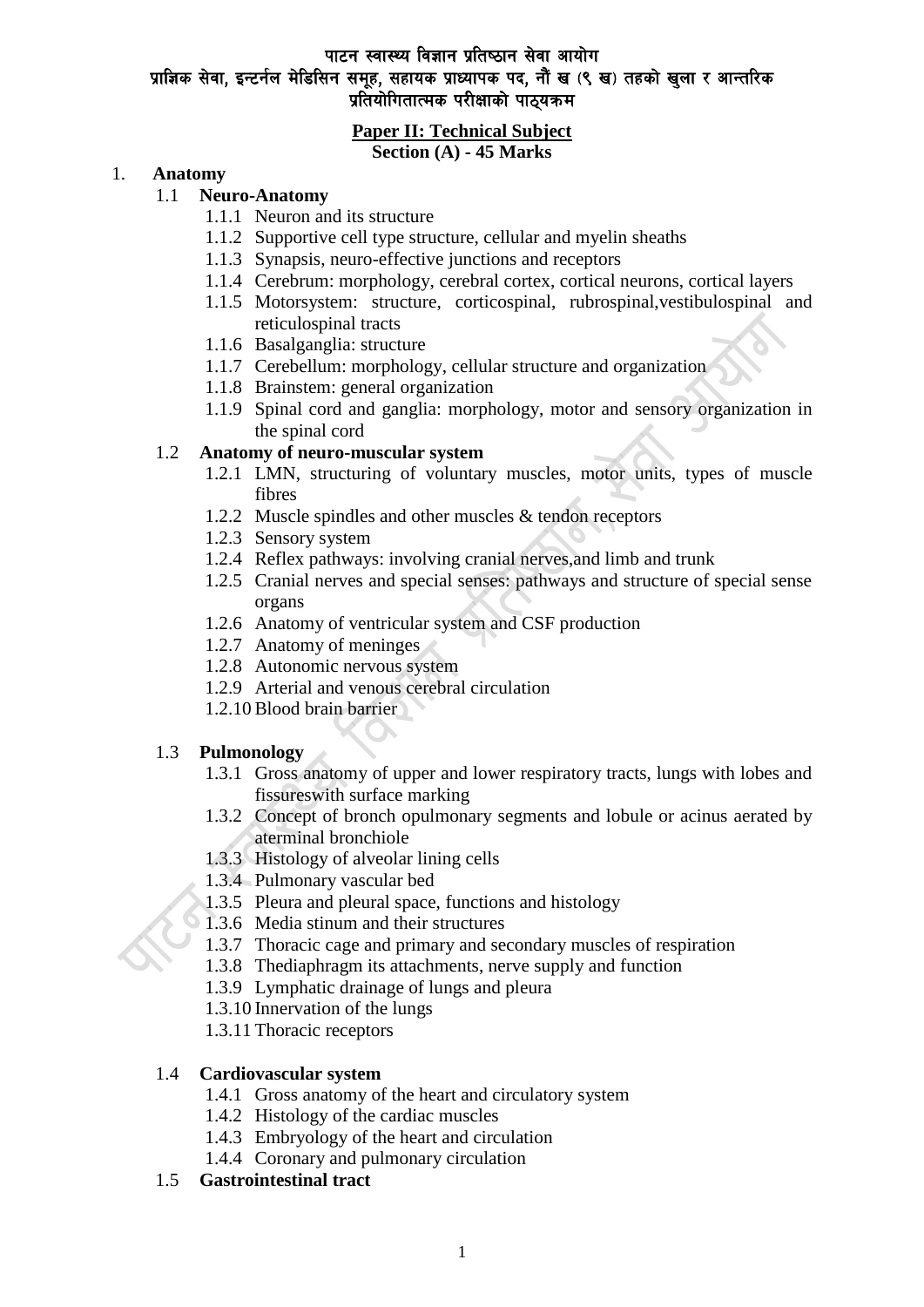### प्राज्ञिक सेवा, इन्टर्नल मेडिसिन समूह, सहायक प्राध्यापक पद, नौं ख (९ ख) तहको खुला र आन्तरिक प्रतियोगितात्मक परीक्षाको पाठयक्रम

- 1.5.1 Gross anatomy of the gastrointestinal tract at different levels
- 1.5.2 Gross anatomy of the hepatobiliary system and pancreas
- 1.5.3 Histological aspects of GI tract at different levels
- 1.5.4 Blood supply and development aspects of GI tract and hepatobiliary system

### 1.6 **Kidney and urinary tract**

- 1.6.1 Gross anatomy of the kidney and urinary tract
- 1.6.2 Structure of nephron and function at different level
- 1.6.3 Development of kidney and urinary tract
- 1.6.4 Renal circulation

### 1.7 **Endocrinal organs**

- 1.7.1 Gross anatomy of different endocrinal organs and their development
- 1.7.2 Histology of different endocrinal organs

### 2. **Physiology**

- 2.1 Homeostatic behaviors of different fluid compartment in the body and implications during common clinical situations of burn, blood loss, diarrhea, vomiting, etc.
- 2.2 Role of pH in normal and in abnormal conditions e.g., diarrhea, vomiting, airway obstruction, medication, etc
- 2.3 Functions of micro/macro molecular, organelles and other structures of the cell
- 2.4 Nutritional requirements of normal people (different ages, male, female) and ill patients of all categories with their modality of supplement
- 2.5 Mechanisms of metabolic response to trauma and infection
- 2.6 Function of hemopoietic /R.E.system
- 2.7 Blood groups, methods of transfusion of blood  $\&$  blood products  $\&$  their hazards
- 2.8 Mechanism of haemostais, fibrinolysis & methods to control haemorrhage
- 2.9 Types of excitable tissues and methods of recording their activity e.g., EMG, EEG, ECG, etc
- 2.10 Cellular communication, chemical/neuronal/ electrical/synaptic transmission
- 2.11 Autonomic nervous system
- 2.12 Neuro transmitters, their synthesis and metabolism
- 2.13 Drugs affecting neurotransmitter activity
- 2.14 Cardiac and smooth muscles
- 2.15 Calcium metabolism
- 2.16 Pain and the mechanism of pain
- 2.17 Physiology of consciousness and sleep mechanism
- 2.18 Effect of injury to neurons
- 2.19 Different methods of monitoring of the heart functions
- 2.20 Drugs used for inotropic & chronotropic effects
- 2.21 Mechanism of blood pressure regulation
- 2.22 Physiology of circulation of different organ in the body
- 2.23 Pathophysiology of shock and principle of their management
- 2.24 Capillary exchange
- 2.25 Assess vascular functions
- 2.26 Respiration & cause of breathlessness
- 2.27 Measure blood flow
- 2.28 Measure/ assess blood gas
- 2.29 Mechanism of respiratory control
- 2.30 Mechanism of transport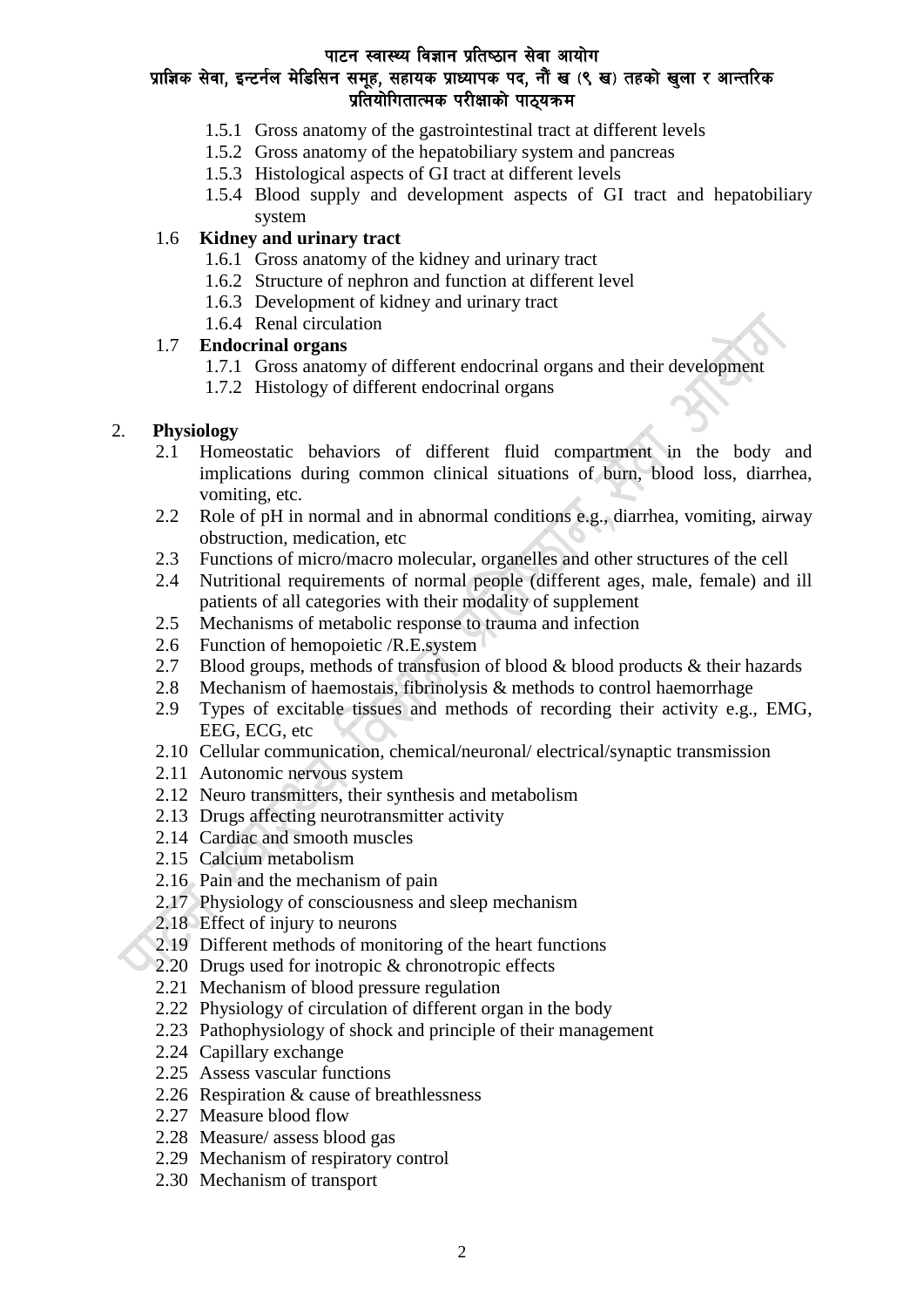# प्राज्ञिक सेवा, इन्टर्नल मेडिसिन समूह, सहायक प्राध्यापक पद, नौं ख (९ ख) तहको खुला र आन्तरिक प्रतियोगितात्मक परीक्षाको पाठयक्रम

- 2.31 Use of oxygen as therapy
- 2.32 Mechanism of absorption from gut and physiology of gastrointestinal motility
- 2.33 Composition of GI and hepatobiliary secretions and methods for their assessment
- 2.34 Normal functions of the liver
- 2.35 Formation of urine
- 2.36 Mechanism of osmoregulation
- 2.37 Normal thermoregulation
- 2.38 Mechanism of hormone synthesis, secretion, metabolism

#### 3. **Pathology**

- 3.1 Concept of cell injury, different types of degeneration & trauma
- 3.2 Principles of inflammation and the results of various types of inflammation
- 3.3 Acute and chronic inflammation
- 3.4 Tissue regeneration, wound healing and healing process
- 3.5 Various types of disorder of growth
- 3.6 Principles of neoplasia
- 3.7 Benign and malignant tumor
- 3.8 Mechanism of thrombosis, and embolism and their effects
- 3.9 Ischemia & infarction
- 3.10 Mechanism of blood clotting and different types of bleeding disorders
- 3.11 Principle of blood grouping system & complications of blood transfusion
- 3.12 Principle of shock
- 3.13 Principle of genetics and apply its concept in hereditary diseases
- 3.14 Principle of immune response
- 3.15 Humoral and cell mediated immunity
- 3.16 Principle of organ transplantation and causes of its rejection
- 3.17 Principle of Host Parasite relationship
- 3.18 Different types of micro-organism (Bacteria, Fungus, Parasite, and Virus)
- 3.19 Pathogenic and non-pathogenicmicro-organisms
- 3.20 Principle of asepsis & antisepsis, sterilization and disinfection
- 3.21 Principle of antibiotic and chemotherapy
- 3.22 Microbes that cause wound infection
- 3.23 Principle of Hospital infection (Nosocomial infection)

### 4. **Clinical Pharmacology**

### 4.1 **General clinical pharmacology**

- 4.1.1 Pharmacokinetics, pharmacodynamics, adverse drug reactions, drug interactions, drug use in childhood, pregnancy, lactation, and old age
- 4.1.2 Clinical trials
- 4.1.3 Rational drug use

### 4.2 **Neurosensory and musculoskeletal systems**

- 4.2.1 Parasympathomimetics and parasympatholytics, adrenergic and antiadrenergic drugs, narcotic and non-narcoticanalgesics, nonsteroidalanti-inflammatory drugs, alcohol, sedative/hypnotics, antiparkinsonism drugs, anesthetics (general and local), appetite suppressants
- 4.2.2 Drugs for psychiatric disorder, gout and rheumatoid arthritis, vertigo, and eye, ENT, and skin diseases

### 4.3 **Cardiovascular system**

4.3.1 Drugs for the treatment of heart failure, cardiac arrhythmias, angina pectoris, hypertension, shock, thromboembolic disorders, myocardial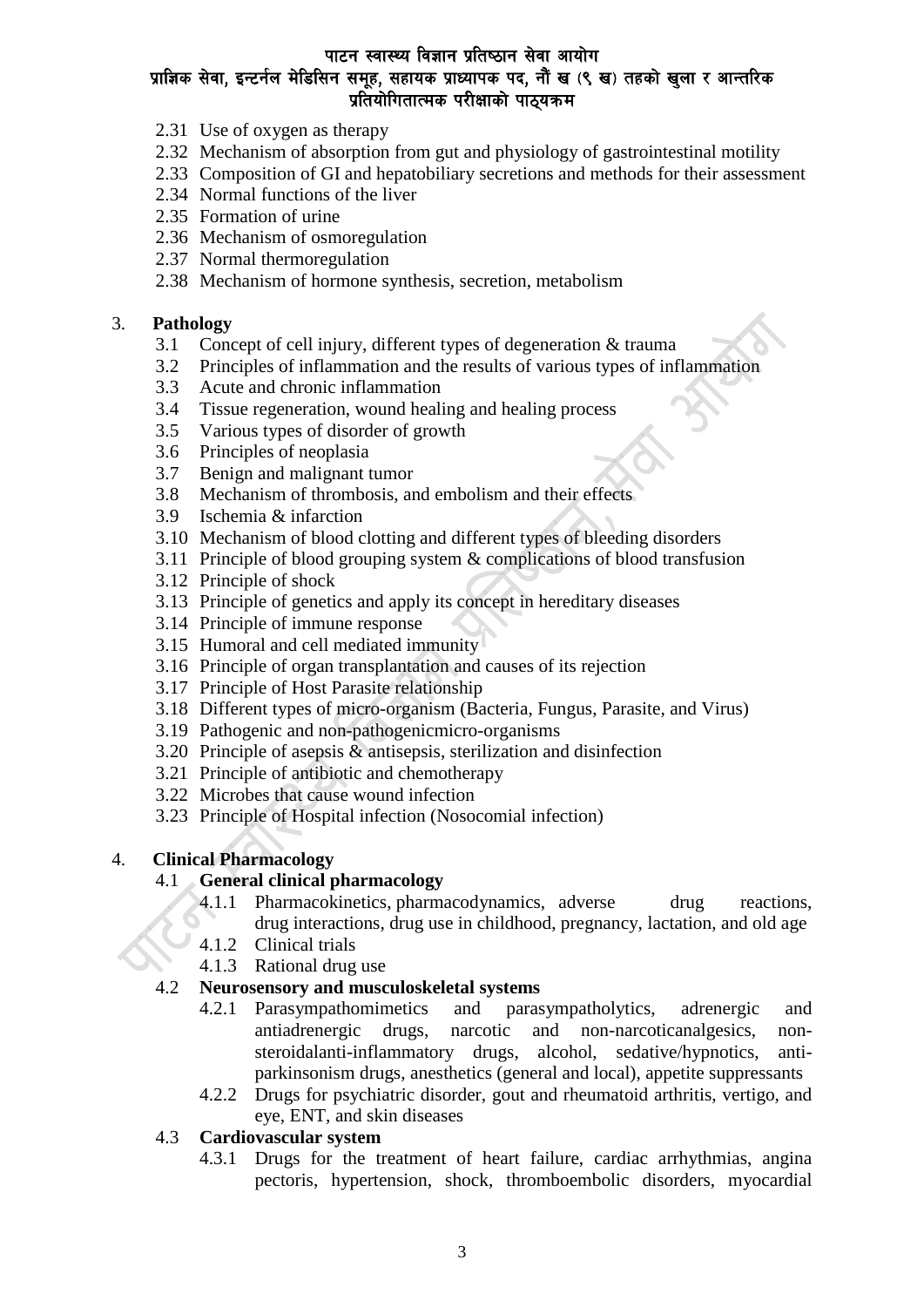# प्राज्ञिक सेवा, इन्टर्नल मेडिसिन समूह, सहायक प्राध्यापक पद, नौं ख (९ ख) तहको खुला र आन्तरिक प्रतियोगितात्मक परीक्षाको पाठयक्रम

infarction, anemia

4.3.2 Hemostatics, anti-coagulants, and lipid-lowering drugs

### 4.4 **Gastrointestinal system**

- 4.4.1 Drugs for peptic ulcer, diarrhoea, constipation
- 4.4.2 Antispasmodics, antiemetics

### 4.5 **Respiratory system**

- 4.5.1 Drugs for bronchial asthma
- 4.5.2 Antihistamines and other antiallergic agents
- 4.5.3 Cough preparation, nasal decongestants, and respiratory stimulants

### 4.6 **Reproductive/Endocrine systems**

- 4.6.1 Anti-diabetics, thyroid and anti-thyroid drugs, corticosteroids, sex hormones and antagonists, hypothalamic and pituitary hormones
- 4.6.2 Drugs used in labor and puerperium

### 4.7 **Renal/Electrolyte system**

4.7.1 Drugs for edema, and fluid/electrolyte and acid/base disturbances

### 4.8 **Infections**

- 4.8.1 General principle of chemotherapy
- 4.8.2 Antibacterial, antiprotozoal, anthelminthic, antifungal, and antiviral drugs

### 4.9 **Miscellaneous drugs**

- 4.9.1 Drugs for malignant diseases and immunosuppression
- 4.9.2 Vaccines
- 4.9.3 Vitamins and minerals
- 4.9.4 Antidotes

# 5. **Recent Advances in Internal Medicine and Emergencies**

- 5.1 Recent advances in all disciplines of Internal Medicine
- 5.2 Cardiovascular emergencies: Cardiac arrest, Acute MI, Cariogenic shock, Cardiacarrhythmias, Pulmonary edema, Hypertensive crisis, Acute cardiac tamponade, DVT & pulmonary embolism
- 5.3 Respiratory emergencies: Hemoptysis, Acute respiratory failure, Pneumothorax, Statusasthmaticus, ARDS
- 5.4 Gastrointestinal emergencies: G.I. bleeding, Acute gastroenteritis and food poisoning, Acute pancreatitis, Hepatic failure, Acute abdomen
- 5.5 Neurological emergencies: CVA including SAH, Hypertensive encephalopathy, Meningitis, Encephalitis, Unconscious patient, Status epilepticus, Myastheniagravis
- 5.6 Endocrine and metabolic emergencies: DKA and coma, Hypoglycemia, Hyperosmolar non ketotic diabetic coma, Thyroid crisis, Myxoedema coma, Pheochromocytoma, Acuteadrenocorticalcrisis, Hypopituitarism
- 5.7 Hematological emergencies: Aplastic anaemia, Agranulocytosis, Acutethromocythpenicpurpur, Leukemia, Hemophiliaandallieddisorders
- 5.8 Renal emergencies: Renalcolic, Renalfailure, Hematuria
- 5.9 Miscellaneous emergencies:
	- 5.9.1 Emergencies in fluid and electrolyte balance
	- 5.9.2 Acute emergencies in infectious and tropicaldisease
	- 5.9.3 Malaria
	- 5.9.4 Septicemia
	- 5.9.5 Tetanus
	- 5.9.6 Snakebite
	- 5.9.7 Dog bite & rabies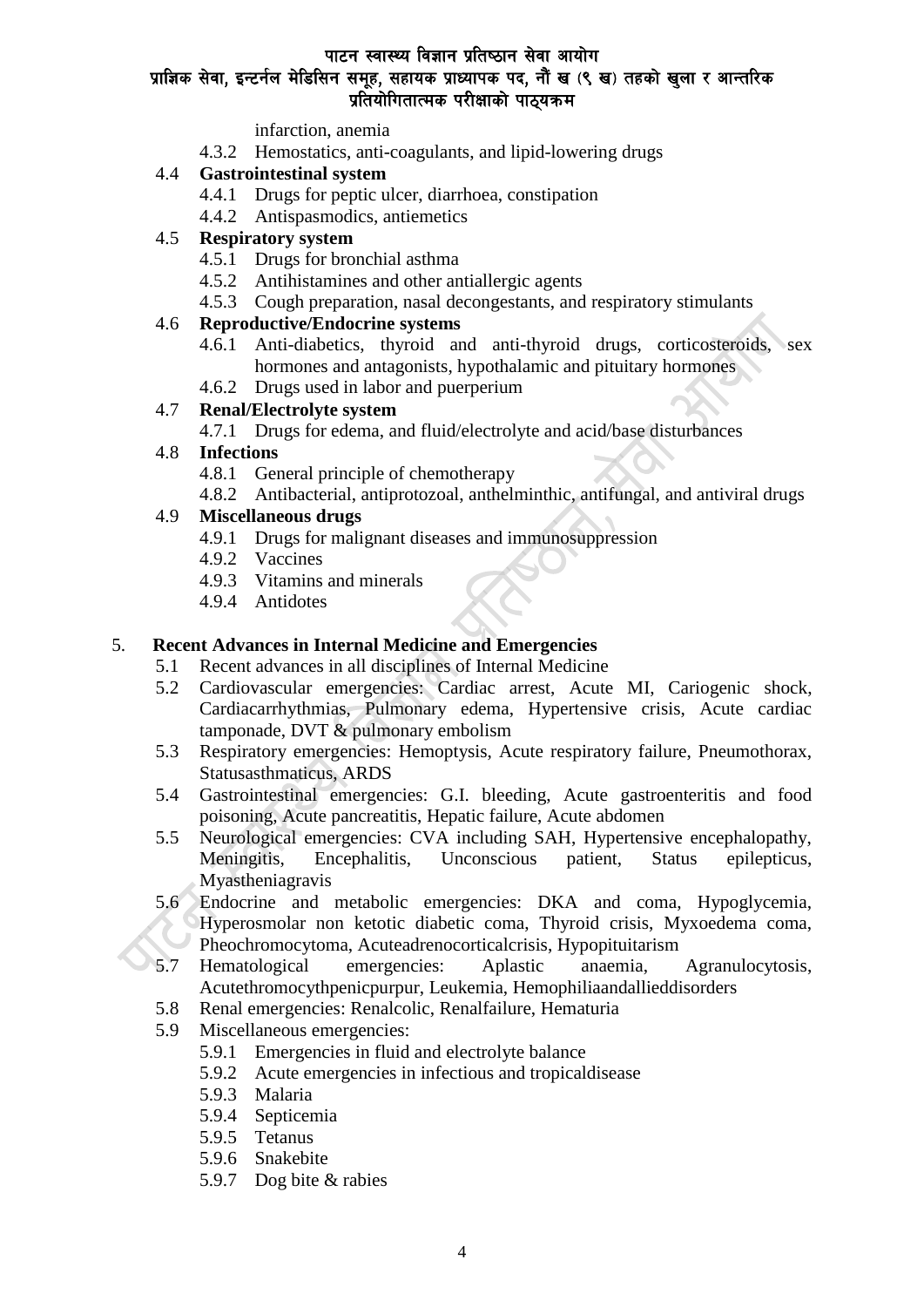#### पाटन स्वास्थ्य विज्ञान प्रतिष्ठान सेवा आयोग प्राज्ञिक सेवा, इन्टर्नल मेडिसिन समूह, सहायक प्राध्यापक पद, नौं ख (९ ख) तहको खुला र आन्तरिक

### प्रतियोगितात्मक परीक्षाको पाठ्यक्रम

- 5.9.8 Poisonings
- 5.9.9 Drowning
- 5.9.10 Electrocution
- 5.9.11 High altitude sickness

#### **Section (B) - 55 Marks**

### 6. **Principles and Practice of Internal Medicine**

#### 6.1 **Gastroenterology**

- 6.1.1 Acid peptic diseases
- 6.1.2 Gastrointestinal bleeding: upper (nonvariceal/variceal) and lower
- 6.1.3 Gastroesophageal reflux disease (GERD)
- 6.1.4 Dysphagia in relation to malignancy and achalasia
- 6.1.5 Malabsorption syndrome
- 6.1.6 IBD: ulcerative colitis and Crohn's disease
- 6.1.7 Diverticular diseases
- 6.1.8 Irritable bowel syndrome
- 6.1.9 Acute abdomen
- 6.1.10 Ascites
- 6.1.11 Liver disorders
- 6.1.12 Hepatitis: acute and chronic
- 6.1.13 Cirrhosis with special reference
- 6.1.14 Hepatic cellular cancer
- 6.1.15 Jaundice: obstructive and non-obstructive
- 6.1.16 Liver failure: acute and chronic
- 6.1.17 Pancreas
- 6.1.18 Acute, recurrent & chronic pancreatitis
- 6.1.19 Pancreatic tumor (exocrine & endocrine)
- 6.1.20 Cystic fibrosis & other childhood disorder of the pancreas
- 6.1.21 Hereditary pancreatitis
- 6.1.22 Pancreatic transplantation

### 6.2 **Respiratory Medicine**

- 6.2.1 Anatomy and applied physiology of the respiratory system
- 6.2.2 Understanding of basic pathophysiology and be able to manage the disease processes mentioned below considering the relevant differential diagnosis:
	- 6.2.2.1 Pneumonias
	- 6.2.2.2 Lung abscess
	- 6.2.2.3 Tuberculosis
	- 6.2.2.4 Fungal infections
	- 6.2.2.5 Bronchial asthma
	- 6.2.2.6 Chronic bronchitis, emphysema and cor-pulmonale
	- 6.2.2.7 Cystic fibrosis
	- 6.2.2.8 Pulmonary eosinophilia
	- 6.2.2.9 Bronchiectasis (including its postural drainage management)
	- 6.2.2.10 Pulmonary oedema (cardiogenic and non-cardiogenic including ARDS)
	- 6.2.2.11 Interstitial lung disease (including fibrosingalveolitis, extrinsical veolitis, lung fibrosis, sarcoidosis and pneumoconiosis)
	- 6.2.2.12 Carcinoma lung and other neoplasms
	- 6.2.2.13 Mediastinal masses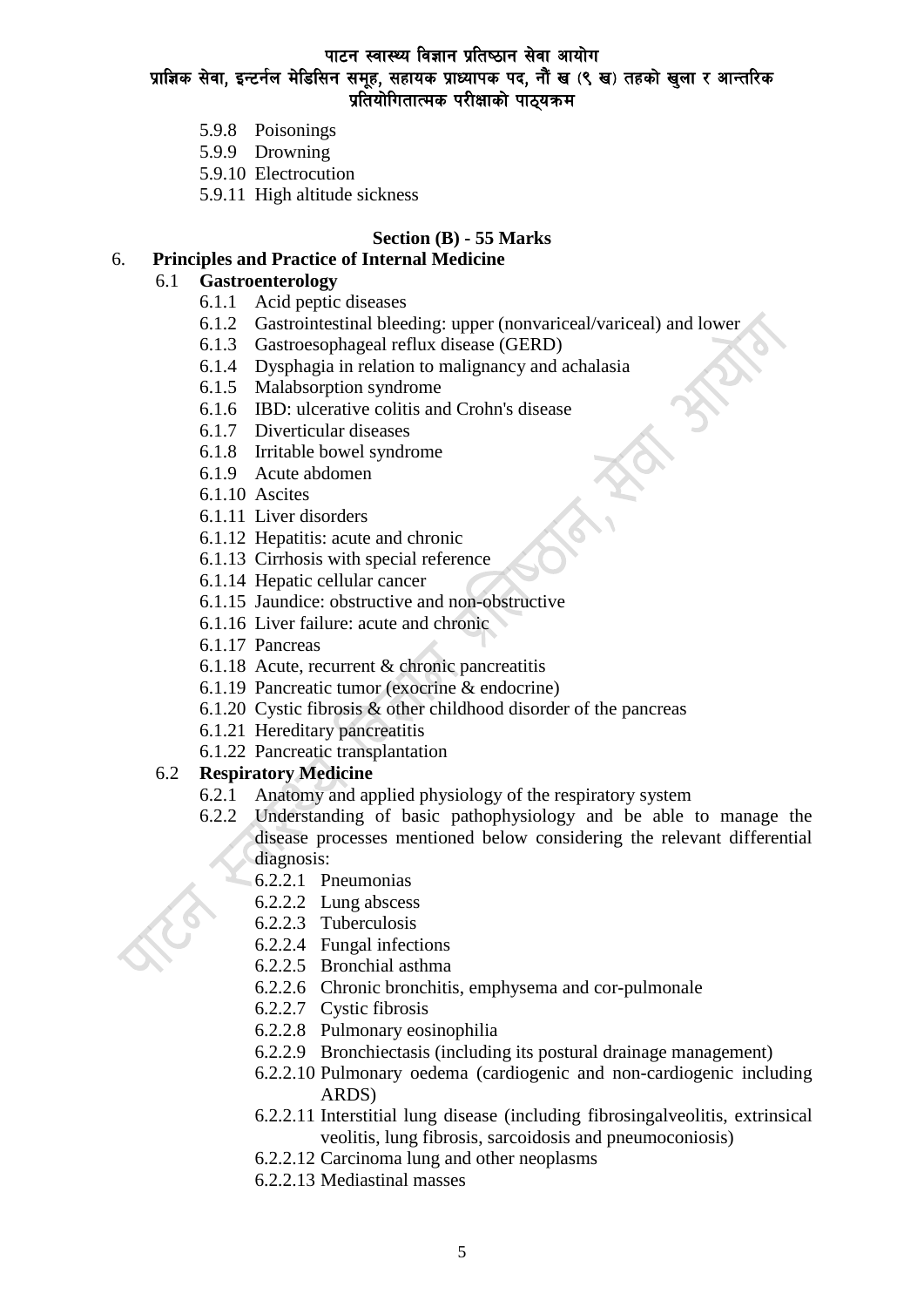### प्राज्ञिक सेवा, इन्टर्नल मेडिसिन समूह, सहायक प्राध्यापक पद, नौं ख (९ ख) तहको खुला र आन्तरिक प्रतियोगितात्मक परीक्षाको पाठ्यक्रम

- 6.2.2.14 Pleural diseases(e.g.,drypleurisy, pleural effusion,empyema)
- 6.2.2.15 Pneumothorax
- 6.2.2.16 Sleepapnoea syndrome
- 6.2.2.17 Acute and chronic respiratory failure
- 6.3 **Hematology**
	- 6.3.1 Physiology and pathophysiology of bloodcell formation and haemostasis
	- 6.3.2 Pathophysiology, causes and management of:
		- 6.3.2.1 Anaemia: iron deficiency (with iron metabolism), megaloblastic, haemolytic anaemia and aplastic anaemia
		- 6.3.2.2 Haemoglobinopathy and Polycythemia
		- 6.3.2.3 Leukaemia: myeloid (acute and chronic) and lymphoid (acute and chronic)
		- 6.3.2.4 Myeloproliferative diseases
		- 6.3.2.5 PV(Polycythemia Vera)
		- 6.3.2.6 Myelofibrosis
		- 6.3.2.7 Essential thrombocytosis
		- 6.3.2.8 Bleeding Disorders
		- 6.3.2.9 Plateletes Disorders
		- 6.3.2.10 Lymphomas: Hodgkin's and NonHodgkin's
	- 6.3.3 Explain the underlying principles and complications of:
		- 6.3.3.1 Blood Transfusion, Blood group and Rh factor, Principles of cross match, Hazards of transfusion, Blood–platelets component, Bone MarrowTransplantation
		- 6.3.3.2 Infectious and Tropicaldiseases
	- 6.3.4 Understanding of the following procedures:
		- 6.3.4.1 Peripheral blood smear
		- 6.3.4.2 Splenicaspiration
		- 6.3.4.3 Z– N staining
		- 6.3.4.4 Gram's staining
		- 6.3.4.5 Bone marrow examination
		- 6.3.4.6 Stool examination
		- 6.3.4.7 Aldehyde test
		- 6.3.4.8 Liver biopsy
	- 6.3.5 Microbiological aspects of various infectious disease
	- 6.3.6 Underlying pathogenesis of various infectious/tropical disorders
	- 6.3.7 Basic pharmacokinetics of drugs used for treatment of tropical and infectious diseases
	- 6.3.8 Diagnose and manage following emergencies:
		- 6.3.8.1 Septicemia, septic shock
		- 6.3.8.2 Cerebral malaria/black waterfever
		- 6.3.8.3 Tetanus/gasgangrene
		- 6.3.8.4 Acute viral encephalitis
		- 6.3.8.5 Hepatic Encephalopathy
		- 6.3.8.6 Enteric Encephalopathy
		- 6.3.8.7 HIV&AIDS

#### 6.4 **Rheumatology**

- 6.4.1 Common clinical presentations of rheumatic disease
- 6.4.2 Systemic perspective of rheumatic diseases in different systems
- 6.4.3 Genetics and rheumatic diseases
- 6.4.4 Inflammatory arthritides (RA, SpA, crystal arthritis and others)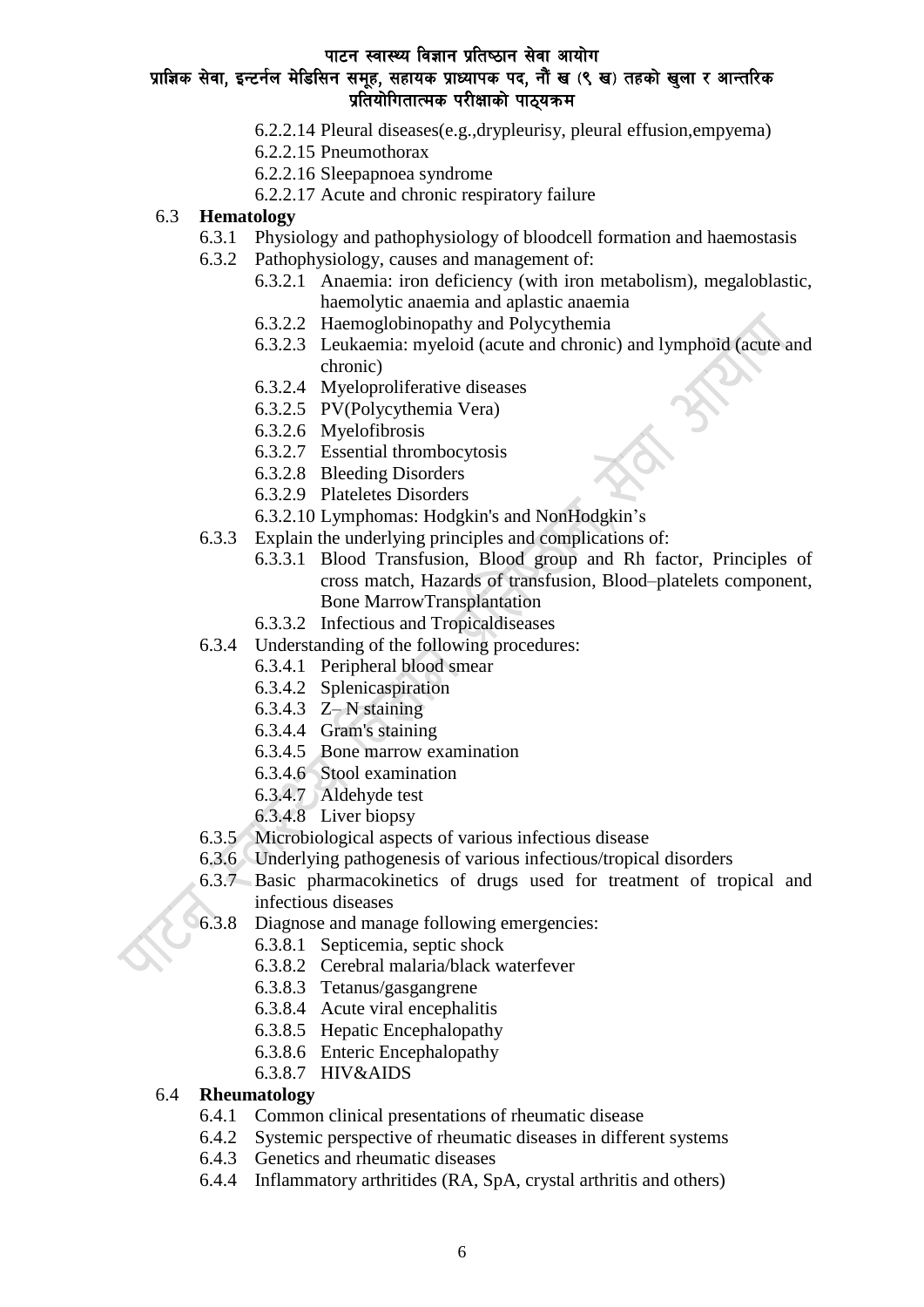# प्राज्ञिक सेवा, इन्टर्नल मेडिसिन समूह, सहायक प्राध्यापक पद, नौं ख (९ ख) तहको खुला र आन्तरिक प्रतियोगितात्मक परीक्षाको पाठयक्रम

- 6.4.5 Infection and joints (Septic arthritis and others)
- 6.4.6 Connective tissue diseases (SLE, systemic sclerosis and others)
- 6.4.7 Vasculitides
- 6.4.8 Diseases of bones and cartilages (osteoarthritis, osteoporosis and others)
- 6.4.9 Regional musculoskeletal pain syndromes
- 6.4.10 Miscellaneous conditions (autoinflammatory diseases, sarcoidosis & others)
- 6.4.11 Bone marrow aspiration
- 6.4.12 Bone marrow biopsy
- 6.4.13 Z-N staining
- 6.4.14 Muscle biopsy
- 6.4.15 Skin biopsy
- 6.4.16 Arthrocentesis
- 6.4.17 Intra–articularinjections
- 6.4.18 Anatomicalandphysiologicalaspectsofjointsmuscleandbloodvesselsin relation to rheumatologic conditions
- 6.4.19 Basisofcellularandhumoralimmuneresponse,autoimmunityandgenetherapy in rheumatological disorders
- 6.4.20 Interpret the results of various tests such as LEcell, ANF, antids DNA, electrophoresis, complement system
- 6.4.21 Analysis of synovial fluid
- 6.4.22 Interpret the X-ray findings of bones and joints
- 6.4.23 Interpretation of the results of:
	- 6.4.23.1 Muscle biopsy
	- 6.4.23.2 Skin biopsy
	- 6.4.23.3 Kidney biopsy
- 6.4.24 To diagnose and manage rheumatologic emergencies

### 6.5 **Endocrinology and metabolic diseases**

- 6.5.1 Understanding of the following procedures:
	- 6.5.1.1 Arterial puncture for blood gas analysis
	- 6.5.1.2 Use of glucometer and stripes for blood sugar
	- 6.5.1.3 Urine examination for sugar, Ketones, Specific gravity
	- 6.5.2 Interpret the findings of the followingprocedures/tests:
		- 6.5.2.1 Arterial blood gas analysis
		- 6.5.2.2 Pulse oximetry
		- 6.5.2.3 Thyroid function tests
		- 6.5.2.4 Pituitary function tests
		- 6.5.2.5 Parathyroid function tests
		- 6.5.2.6 Adrenal gland functiontests
		- 6.5.2.7 G.T.T
		- 6.5.2.8 Sex hormone analysis
		- 6.5.2.9 Plain X-ray of various parts concerned
	- 6.5.3 Interpret the finding of:
		- 6.5.3.1 FNAC report of thyroid gland
		- 6.5.3.2 CT scan reports of various endocrine organs
	- 6.5.4 Diagnose and manage following emergencies:
		- 6.5.4.1 D.K.A. and comaand hyperosmolarnon ketoticcoma
		- 6.5.4.2 Hypoglycaemia
		- 6.5.4.3 Thyroidcrisis
		- 6.5.4.4 Myxoedemacoma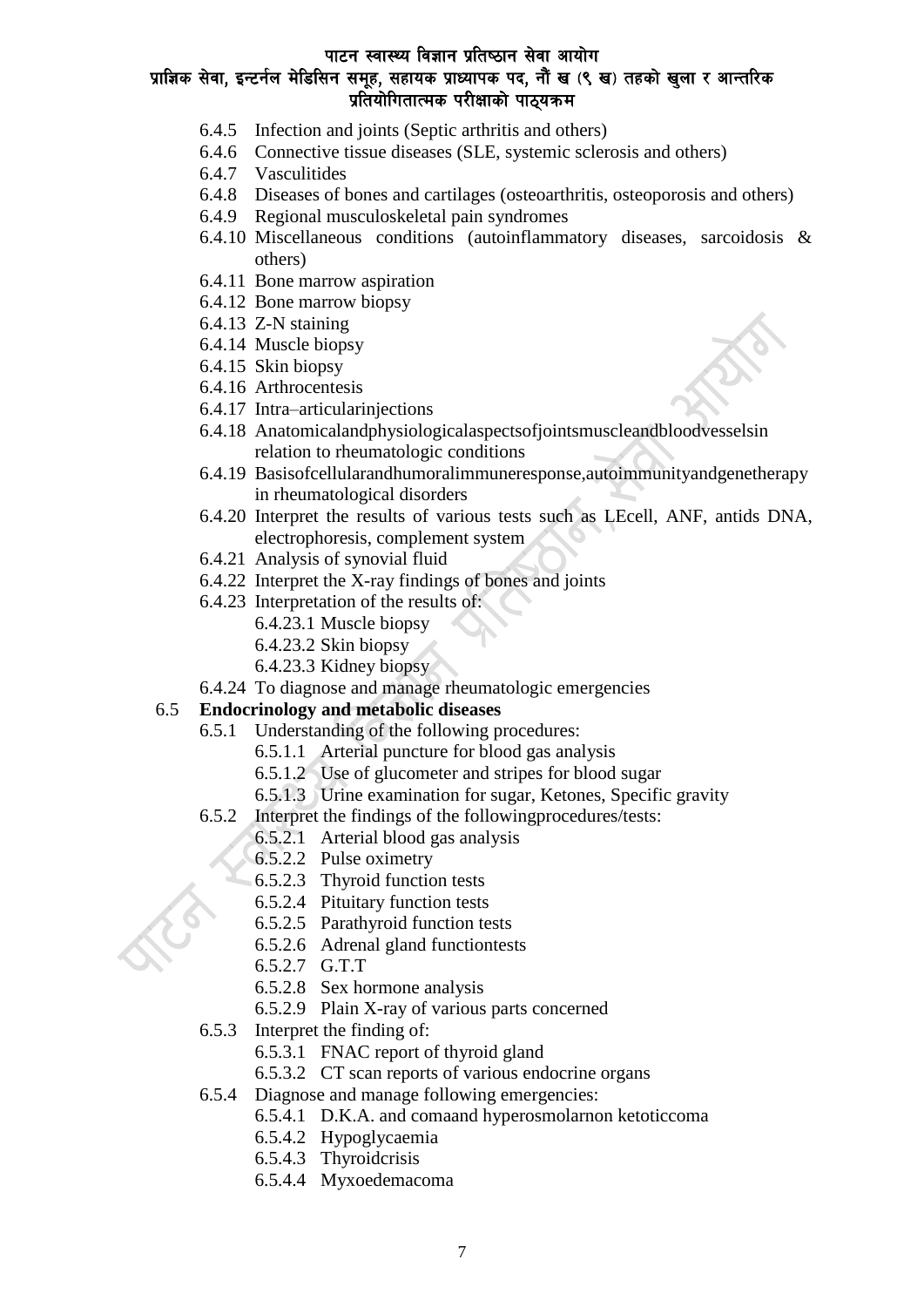# प्राज्ञिक सेवा, इन्टर्नल मेडिसिन समूह, सहायक प्राध्यापक पद, नौं ख (९ ख) तहको खुला र आन्तरिक प्रतियोगितात्मक परीक्षाको पाठयक्रम

- 6.5.4.5 Phaeochromocytoma
- 6.5.4.6 Hypopituitarism
- 6.5.4.7 Hypocalcaemia
- 6.5.4.8 Acuteadrenocorticalcrisis
- 6.5.4.9 Hypopituitarism
- 6.5.5 Explain the structural and functionalbasis:
	- 6.5.5.1 Various endocrine glands, homeostatic control mechanism of hormone regulation, and the genetic basis of various endocrine disorders

### 7. **Cardiology**

- 7.1 Diagnose order and interpret appropriate investigations and manage the following clinical conditions:
	- 7.1.1 Acute Rheumatic Fever
	- 7.1.2 Valvular heart disease: rheumatic and non-rheumatic
	- 7.1.3 Common congenital heart diseases
	- 7.1.4 Hypertension and hypertensive heart disease
	- 7.1.5 Ischaemic heart disease:
		- 7.1.5.1 Stable and unstable angina
		- 7.1.5.2 Acute myocardial infraction
	- 7.1.6 Cardiomyopathies: dilated cadiomyopathy, hypertrophic cardiomyopathy, restrictive cardiomyopathy
	- 7.1.7 Pericardial diseases: pericarditis, pericardial effusion and constrictive pericarditis
	- 7.1.8 Diseases of great arteries: coarctation of aorta, aortitis,aneurysm
	- 7.1.9 Deepveinthrombosis: thromboembolism & pulmonaryembolism
	- 7.1.10 Arrhythmias
		- 7.1.10.1 Bradyarrhythmia (SA, AVblocks)
		- 7.1.10.2 Tachyarrhythmias (SVT, VT, VF, WPW, AF, AVF)
		- 7.1.10.3 Infective Endocarditis
- 7.2 Interpret the investigative of following procedures:
	- 7.2.1 ECG with various arrhythmias
	- 7.2.2 Stress electrocardiomyopathy
	- 7.2.3 Echocardiogram of common acquired and congenital heart disease
	- 7.2.4 Cardiac enzymes, pericardial fluid analysis
- 7.3 Diagnose and manage
	- 7.3.1 Pulmonary oedema and cardiogenic shock
	- 7.3.2 Dyslipidaemias
	- 7.3.3 Corpulmonale and pulmonaryarterioal hypertension
	- 7.3.4 Electrolyte imbalance
	- 7.3.5 Basic science applied to cardiology
	- 7.3.6 Fetal circulation
	- 7.3.7 Coronary circulation
	- 7.3.8 Pulmonary circulation
	- 7.3.9 Embryogenesis of congenital heart diseases
	- 7.3.10 Valvularapparatus
	- 7.3.11 Conduction system
	- 7.3.12 Pharmacology of cardiac drugs
	- 7.3.13 Exercisephysiology
	- 7.3.14 Etiopathogenesis and pathophysiology of various cardiac diseases in relation to clotting system, lipid abnormalities, infectious diseases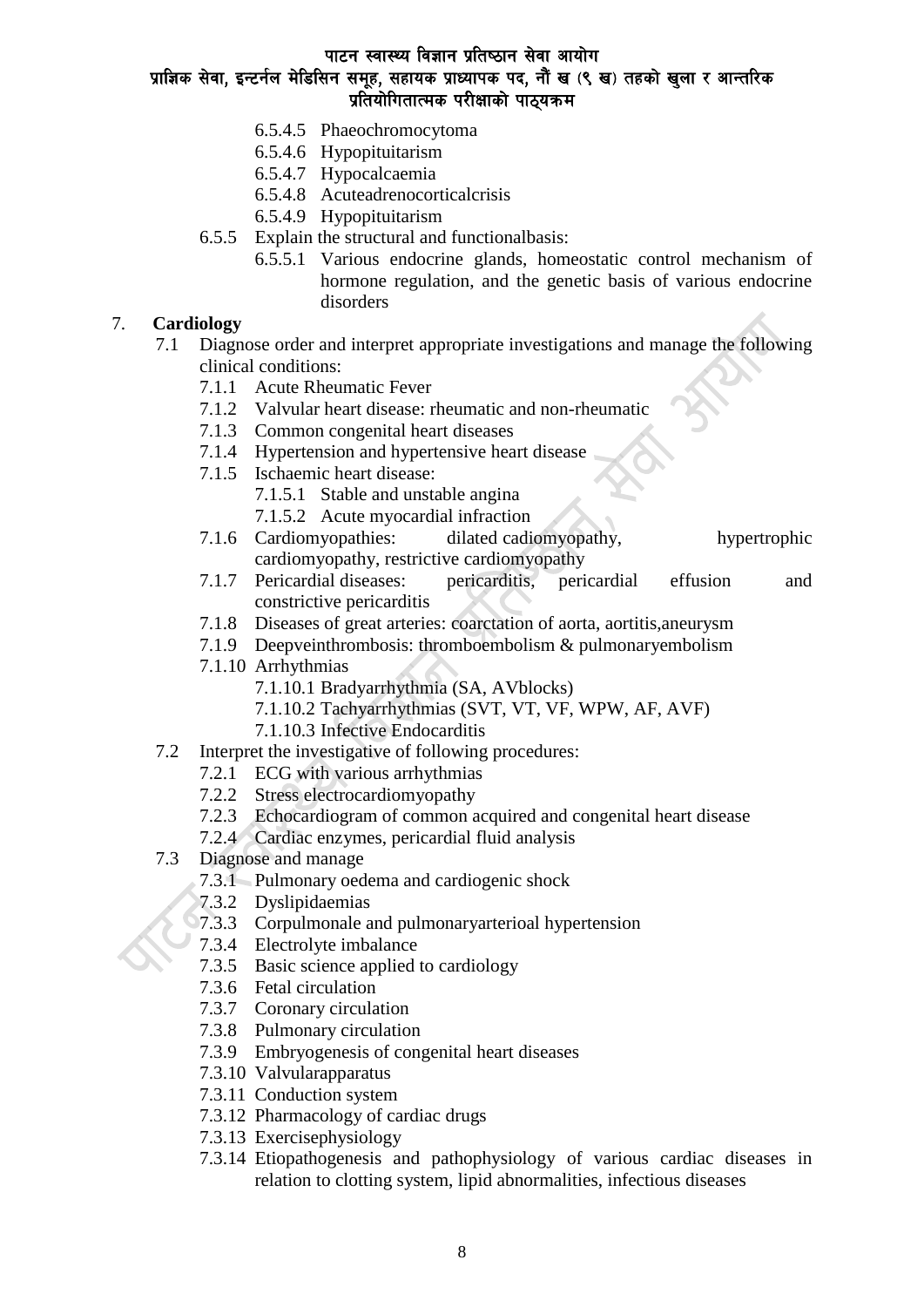### पाटन स्वास्थ्य विज्ञान प्रतिष्ठान सेवा आयोग प्राज्ञिक सेवा, इन्टर्नल मेडिसिन समूह, सहायक प्राध्यापक पद, नौं ख (९ ख) तहको खुला र आन्तरिक प्रतियोगितात्मक परीक्षाको पाठ्यक्रम

7.3.15 Hemodynamics (exercise, high altitude, metabolic and hormonal disorders, fetal circulation)

#### 8. **Nephrology**

- 8.1 Diagnose, investigate and treatment of following renal emergencies:
	- 8.1.1 Acute renal failure
	- 8.1.2 Renal colic
	- 8.1.3 Haematuria
	- 8.1.4 Fluid, electrolyte and acid-basic imbalance
- 8.2 Diagnose, investigate and treatment of following common renal diseases:
	- 8.2.1 Acute glomerulonephritis
	- 8.2.2 Nephrotic syndrome
	- 8.2.3 Urinary tract infection
	- 8.2.4 Chronicrenal failure
	- 8.2.5 Adult polycystic kidney disease, Alperts syndrome
	- 8.2.6 Diabetic Nephropathy
	- 8.2.7 Renal tubular acidosis (RTA)
	- 8.2.8 Interstitial Nephropathy
	- 8.2.9 Toxic Nephropathy
	- 8.2.10 Lupus Nephritis
	- 8.2.11 Nephrocalcinosis and Nephrolithiasis
	- 8.2.12 Renal arterystenosis (RAS)
- 8.3 Interpret investigations of:
	- 8.3.1 Renal function test(RFT)
	- 8.3.2 Blood gas analysis
	- 8.3.3 Renal biopsy report
- 8.4 Basic principles of haemodialysis and peritoneal dialysis and their specific indications

### 9. **Neurology**

- 9.1 Perform following procedures independently:
	- 9.1.1 Lumbar puncture
	- 9.1.2 Intrathecal injection
	- 9.1.3 Administration of IV contrastagent
- 9.2 Understanding of the following procedures
	- 9.2.1 EEG, EMG, Nerve conduction studies
- 9.3 Interpretation of the findings of:
	- 9.3.1 CT scan / MRI scan of:
		- 9.3.1.1 Subdural haematoma
		- 9.3.1.2 Intracranial haemorrhage including subarachnoid haemorrhage
		- 9.3.1.3 Infarction
		- 9.3.1.4 Obstructive hydrocephalus
	- 9.3.2 Myelogram:
		- 9.3.2.1 Complete obstruction
		- 9.3.2.2 Intramedullary compression
		- 9.3.2.3 Extramedullary compression
	- 9.3.3 Interpretation of theresults of:
		- 9.3.3.1 Muscle biopsy
			- 9.3.3.2 Nerve biopsy
			- 9.3.3.3 EEG